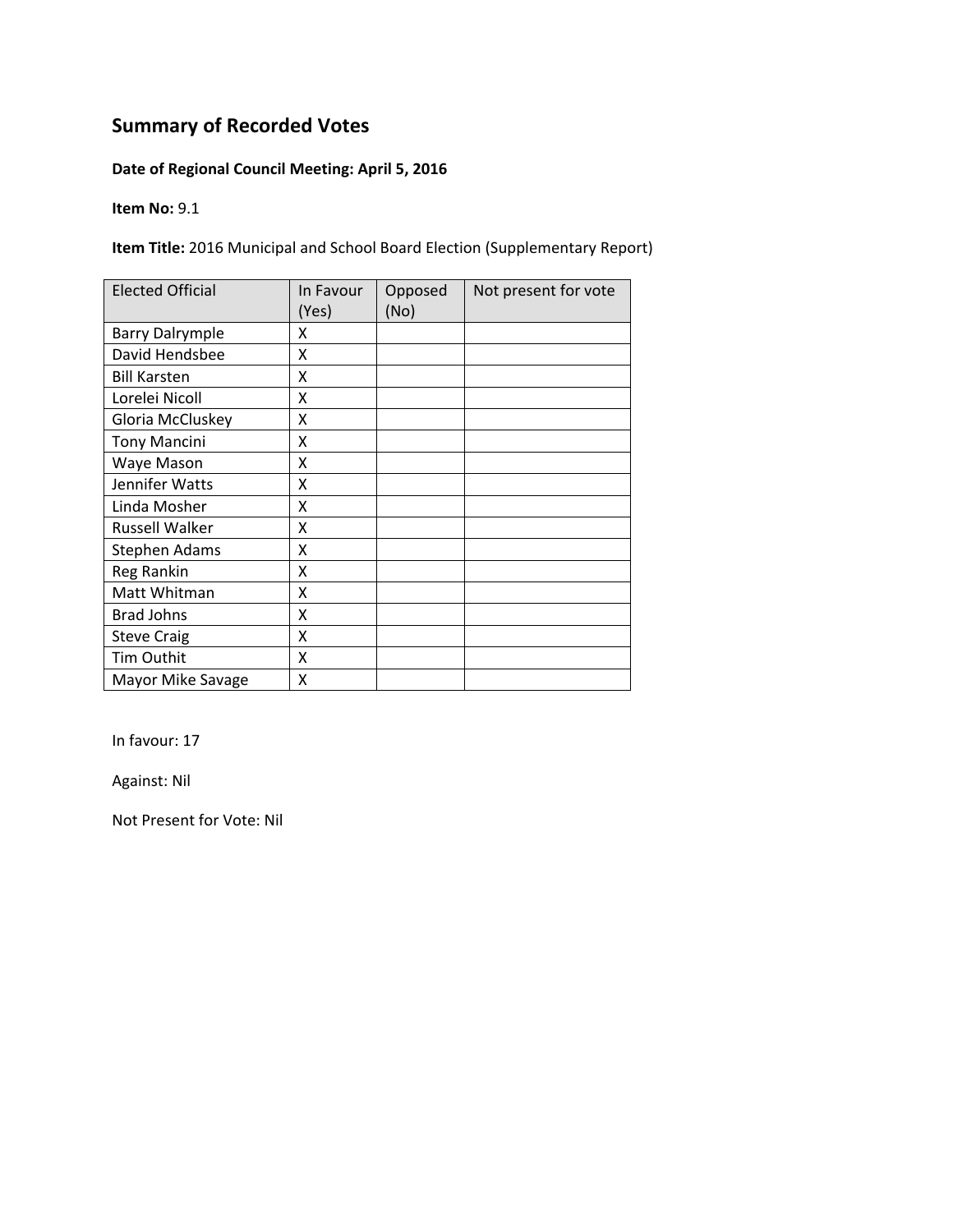#### **Date of Regional Council Meeting: April 5, 2016**

**Item No:** 11.1

**Item Title: Proposed Administrative Order SC‐82,** Respecting closure of a portion of Irving Street, Dartmouth

| <b>Elected Official</b> | In Favour<br>(Yes) | Opposed<br>(No) | Not present for vote |
|-------------------------|--------------------|-----------------|----------------------|
| <b>Barry Dalrymple</b>  |                    |                 | X                    |
| David Hendsbee          | Χ                  |                 |                      |
| <b>Bill Karsten</b>     | Χ                  |                 |                      |
| Lorelei Nicoll          | Χ                  |                 |                      |
| Gloria McCluskey        | X                  |                 |                      |
| <b>Tony Mancini</b>     | X                  |                 |                      |
| Waye Mason              | Χ                  |                 |                      |
| Jennifer Watts          | X                  |                 |                      |
| Linda Mosher            | Χ                  |                 |                      |
| Russell Walker          | χ                  |                 |                      |
| Stephen Adams           | χ                  |                 |                      |
| Reg Rankin              | Χ                  |                 |                      |
| Matt Whitman            | X                  |                 |                      |
| <b>Brad Johns</b>       | Χ                  |                 |                      |
| <b>Steve Craig</b>      | X                  |                 |                      |
| Tim Outhit              | X                  |                 |                      |
| Mayor Mike Savage       | X                  |                 |                      |

In favour: 16

Against: Nil

Not Present for Vote: Dalrymple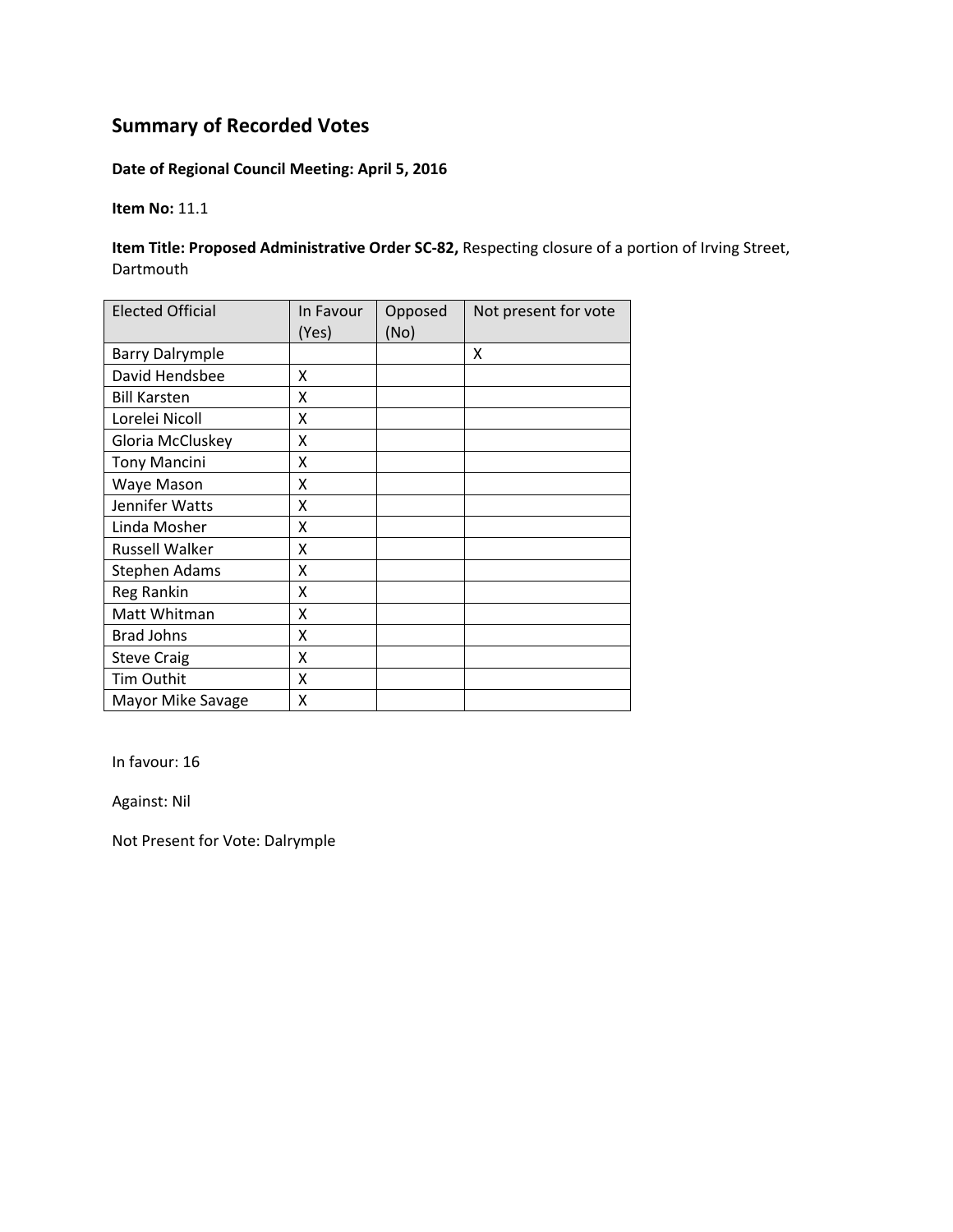#### **Date of Regional Council Meeting: April 5, 2016**

**Item No:** 11.2

**Item Title: Case 18322** – Municipal Planning Strategy & Land Use By‐Law Amendment and Development Agreement – 6124 Coburg Road and 1460, 1462, 1470 and 1474 Seymour Street, Halifax

| <b>Elected Official</b> | In Favour<br>(Yes) | Opposed<br>(No) | Not present for vote |
|-------------------------|--------------------|-----------------|----------------------|
| <b>Barry Dalrymple</b>  |                    |                 | X                    |
| David Hendsbee          | x                  |                 |                      |
| <b>Bill Karsten</b>     | Χ                  |                 |                      |
| Lorelei Nicoll          |                    | x               |                      |
| Gloria McCluskey        |                    | x               |                      |
| <b>Tony Mancini</b>     | x                  |                 |                      |
| Waye Mason              |                    | Χ               |                      |
| Jennifer Watts          |                    | x               |                      |
| Linda Mosher            | X                  |                 |                      |
| <b>Russell Walker</b>   | X                  |                 |                      |
| <b>Stephen Adams</b>    | Χ                  |                 |                      |
| Reg Rankin              |                    | x               |                      |
| Matt Whitman            | X                  |                 |                      |
| <b>Brad Johns</b>       | X                  |                 |                      |
| <b>Steve Craig</b>      | X                  |                 |                      |
| Tim Outhit              |                    | X               |                      |
| Mayor Mike Savage       | X                  |                 |                      |

In favour: 10

Against: 6

Not Present for Vote: Dalrymple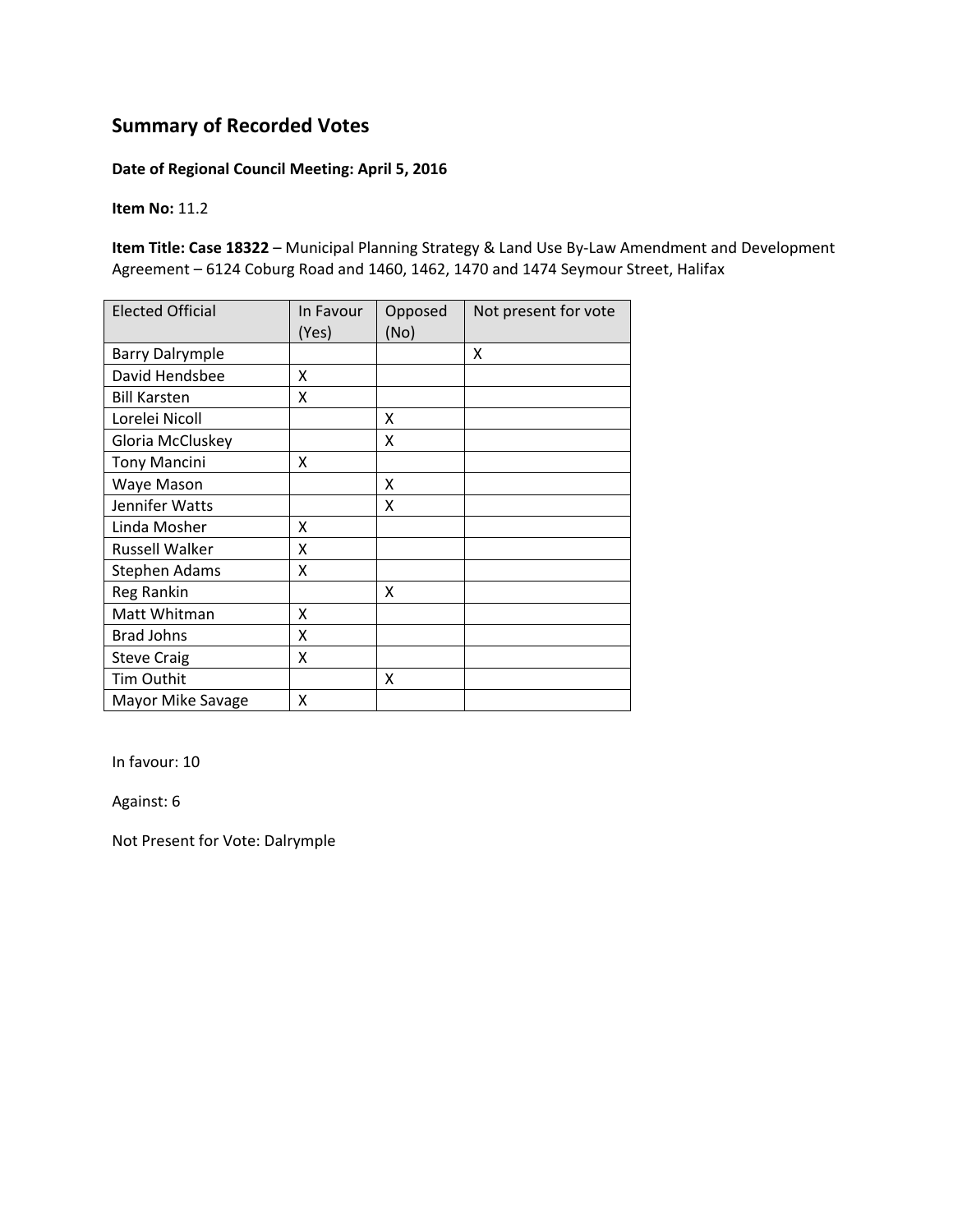#### **Date of Regional Council Meeting: April 5, 2016**

**Item No:** 11.3

**Item Title: Case 18464** – Municipal Planning Strategy & Land Use By‐Law Amendments and Development Agreement, Bright Place, Lady Hammond Road and Normandy Drive, Halifax

| <b>Elected Official</b> | In Favour<br>(Yes) | Opposed<br>(No) | Not present for vote |
|-------------------------|--------------------|-----------------|----------------------|
| <b>Barry Dalrymple</b>  |                    |                 | X                    |
| David Hendsbee          | x                  |                 |                      |
| <b>Bill Karsten</b>     | X                  |                 |                      |
| Lorelei Nicoll          | X                  |                 |                      |
| Gloria McCluskey        | X                  |                 |                      |
| <b>Tony Mancini</b>     | Χ                  |                 |                      |
| Waye Mason              | Χ                  |                 |                      |
| Jennifer Watts          | Χ                  |                 |                      |
| Linda Mosher            | Χ                  |                 |                      |
| <b>Russell Walker</b>   | X                  |                 |                      |
| Stephen Adams           | Χ                  |                 |                      |
| Reg Rankin              | X                  |                 |                      |
| Matt Whitman            | X                  |                 |                      |
| <b>Brad Johns</b>       | X                  |                 |                      |
| <b>Steve Craig</b>      | X                  |                 |                      |
| Tim Outhit              | X                  |                 |                      |
| Mayor Mike Savage       | X                  |                 |                      |

In favour: 16

Against: Nil

Not Present for Vote: Dalrymple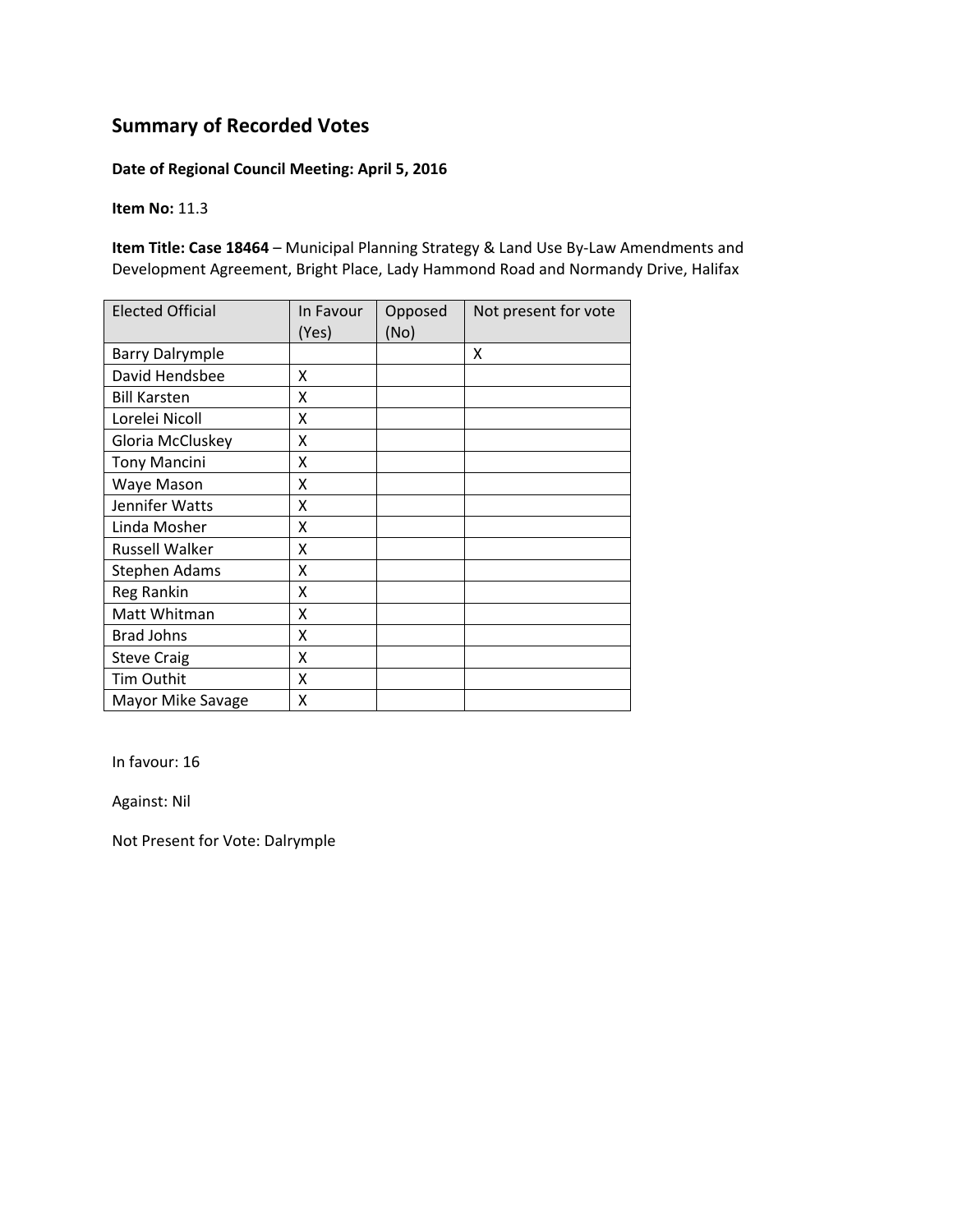#### **Date of Regional Council Meeting: April 5, 2016**

**Item No:** 12.1.1

**Item Title:** Fly‐Past Request – 2016 Battle of the Atlantic Ceremony

| <b>Elected Official</b> | In Favour<br>(Yes) | Opposed<br>(No) | Not present for vote |
|-------------------------|--------------------|-----------------|----------------------|
| <b>Barry Dalrymple</b>  | χ                  |                 |                      |
| David Hendsbee          | X                  |                 |                      |
| <b>Bill Karsten</b>     | Χ                  |                 |                      |
| Lorelei Nicoll          | Χ                  |                 |                      |
| Gloria McCluskey        | χ                  |                 |                      |
| <b>Tony Mancini</b>     | Χ                  |                 |                      |
| Waye Mason              | Χ                  |                 |                      |
| Jennifer Watts          | Χ                  |                 |                      |
| Linda Mosher            | Χ                  |                 |                      |
| <b>Russell Walker</b>   | Χ                  |                 |                      |
| Stephen Adams           | χ                  |                 |                      |
| Reg Rankin              |                    |                 | X                    |
| Matt Whitman            | Χ                  |                 |                      |
| <b>Brad Johns</b>       | X                  |                 |                      |
| <b>Steve Craig</b>      | X                  |                 |                      |
| Tim Outhit              | Χ                  |                 |                      |
| Mayor Mike Savage       | Χ                  |                 |                      |

In favour: 16

Against: Nil

Not Present for Vote: Rankin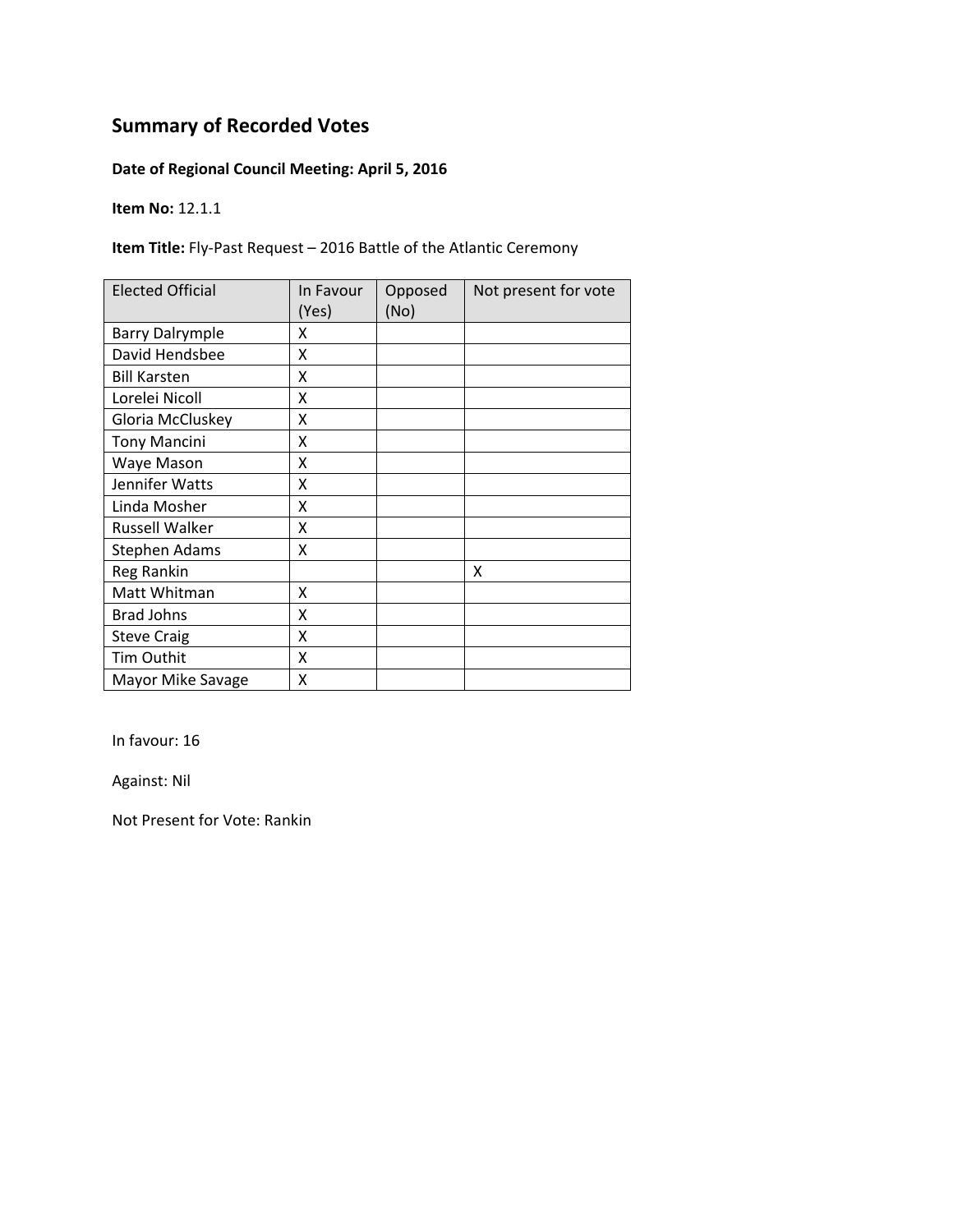**Date of Regional Council Meeting: April 5, 2016**

**Item No:** 14.1.1

**Item Title: Proposed Amendments to Administrative Order 29, Respecting HRM Civic Addressing Policies** ‐ **Case CA0105** – Street Naming for January 1 to February 29, 2016

| <b>Elected Official</b> | In Favour<br>(Yes) | Opposed<br>(No) | Not present for vote |
|-------------------------|--------------------|-----------------|----------------------|
| <b>Barry Dalrymple</b>  | x                  |                 |                      |
| David Hendsbee          | x                  |                 |                      |
| <b>Bill Karsten</b>     | Χ                  |                 |                      |
| Lorelei Nicoll          | Χ                  |                 |                      |
| Gloria McCluskey        | X                  |                 |                      |
| <b>Tony Mancini</b>     | Χ                  |                 |                      |
| Waye Mason              | Χ                  |                 |                      |
| Jennifer Watts          | Χ                  |                 |                      |
| Linda Mosher            | Χ                  |                 |                      |
| <b>Russell Walker</b>   | X                  |                 |                      |
| Stephen Adams           | Χ                  |                 |                      |
| Reg Rankin              |                    |                 | X                    |
| Matt Whitman            | X                  |                 |                      |
| <b>Brad Johns</b>       | X                  |                 |                      |
| <b>Steve Craig</b>      | X                  |                 |                      |
| Tim Outhit              | X                  |                 |                      |
| Mayor Mike Savage       | X                  |                 |                      |

In favour: 16

Against: Nil

Not Present for Vote: Rankin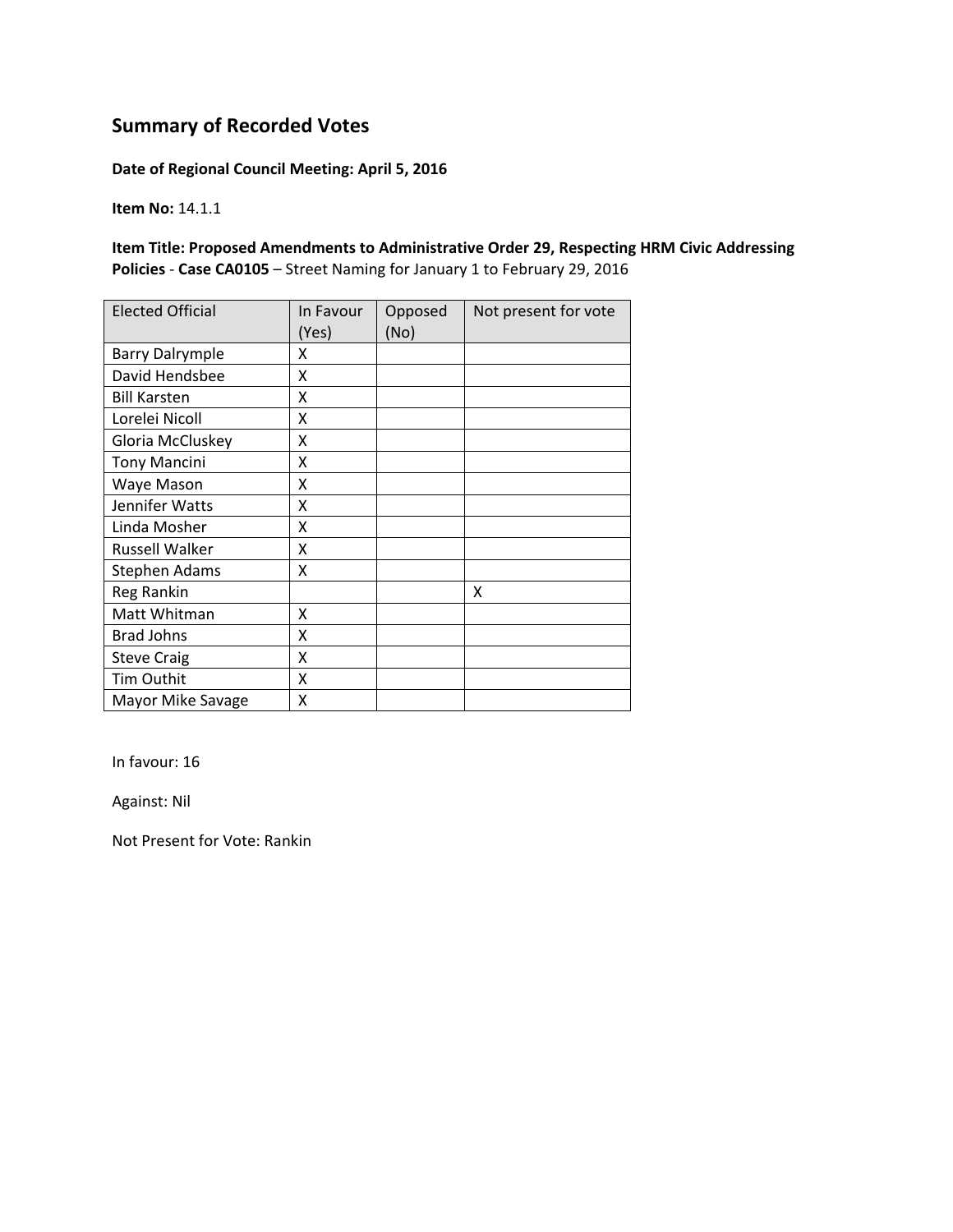#### **Date of Regional Council Meeting: April 5, 2016**

**Item No:** 14.1.2

**Item Title: Case 20264** – Amendment to the Regional Subdivision By‐Law, Beaver Bank

| <b>Elected Official</b> | In Favour<br>(Yes) | Opposed<br>(No) | Not present for vote |
|-------------------------|--------------------|-----------------|----------------------|
| <b>Barry Dalrymple</b>  | x                  |                 |                      |
| David Hendsbee          | X                  |                 |                      |
| <b>Bill Karsten</b>     | X                  |                 |                      |
| Lorelei Nicoll          | X                  |                 |                      |
| Gloria McCluskey        | Χ                  |                 |                      |
| <b>Tony Mancini</b>     | Χ                  |                 |                      |
| Waye Mason              | X                  |                 |                      |
| Jennifer Watts          | X                  |                 |                      |
| Linda Mosher            | x                  |                 |                      |
| Russell Walker          | X                  |                 |                      |
| <b>Stephen Adams</b>    | X                  |                 |                      |
| Reg Rankin              |                    |                 | X                    |
| Matt Whitman            | x                  |                 |                      |
| <b>Brad Johns</b>       | X                  |                 |                      |
| <b>Steve Craig</b>      | X                  |                 |                      |
| <b>Tim Outhit</b>       | X                  |                 |                      |
| Mayor Mike Savage       | Χ                  |                 |                      |

In favour: 16

Against: Nil

Not Present for Vote: Rankin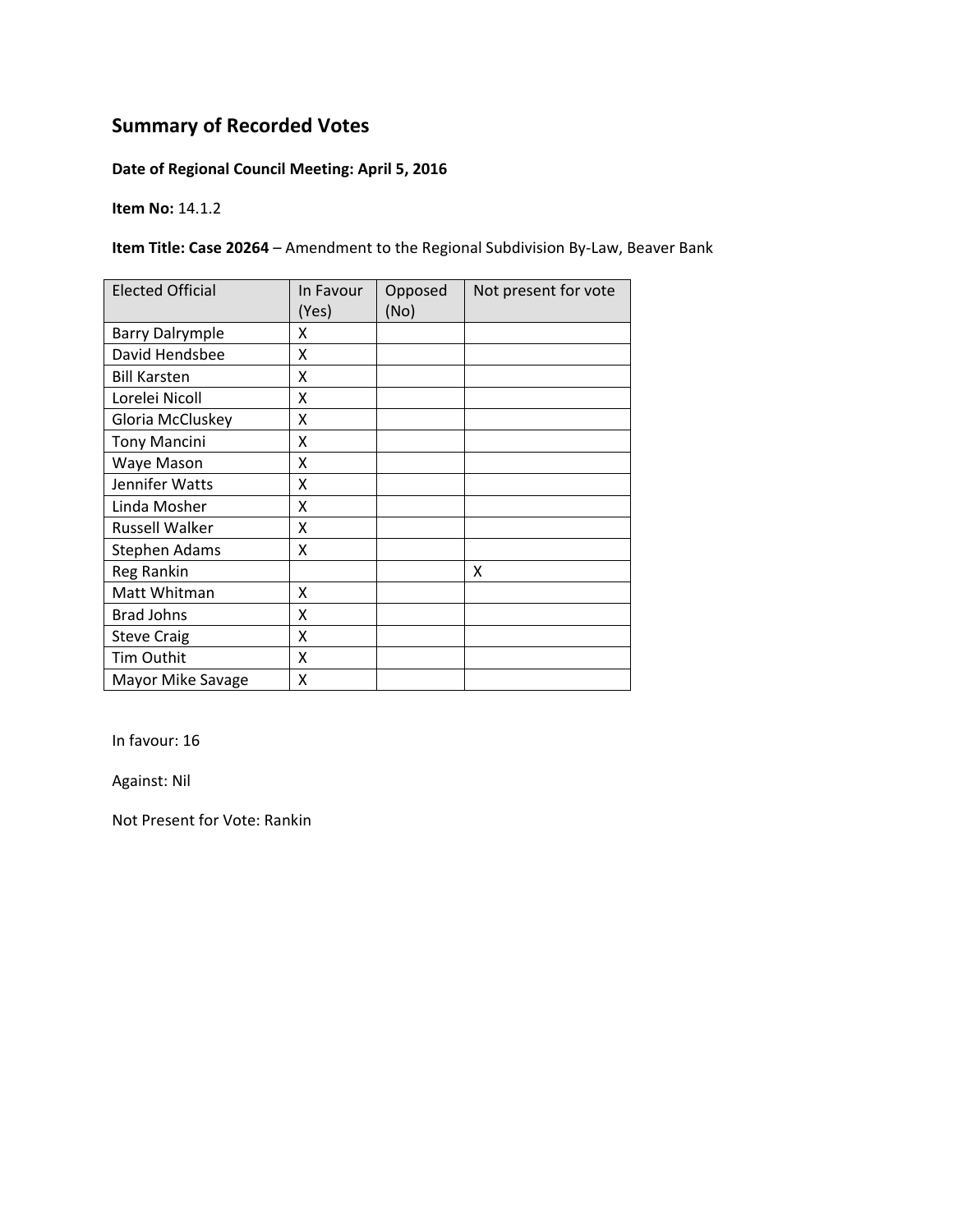#### **Date of Regional Council Meeting: April 5, 2016**

**Item No:** 14.1.3

**Item Title:** Shearwater – Mount Hope Connector Road

*Staff Recommendation #1*

| <b>Elected Official</b> | In Favour | Opposed | Not present for vote |
|-------------------------|-----------|---------|----------------------|
|                         | (Yes)     | (No)    |                      |
| <b>Barry Dalrymple</b>  | x         |         |                      |
| David Hendsbee          | Χ         |         |                      |
| <b>Bill Karsten</b>     | X         |         |                      |
| Lorelei Nicoll          | Χ         |         |                      |
| Gloria McCluskey        | x         |         |                      |
| <b>Tony Mancini</b>     | Χ         |         |                      |
| Waye Mason              | x         |         |                      |
| Jennifer Watts          | X         |         |                      |
| Linda Mosher            | X         |         |                      |
| <b>Russell Walker</b>   | X         |         |                      |
| <b>Stephen Adams</b>    | X         |         |                      |
| Reg Rankin              | X         |         |                      |
| Matt Whitman            | X         |         |                      |
| <b>Brad Johns</b>       | X         |         |                      |
| <b>Steve Craig</b>      | X         |         |                      |
| Tim Outhit              | X         |         |                      |
| Mayor Mike Savage       | Χ         |         |                      |

In favour: 17

Against: Nil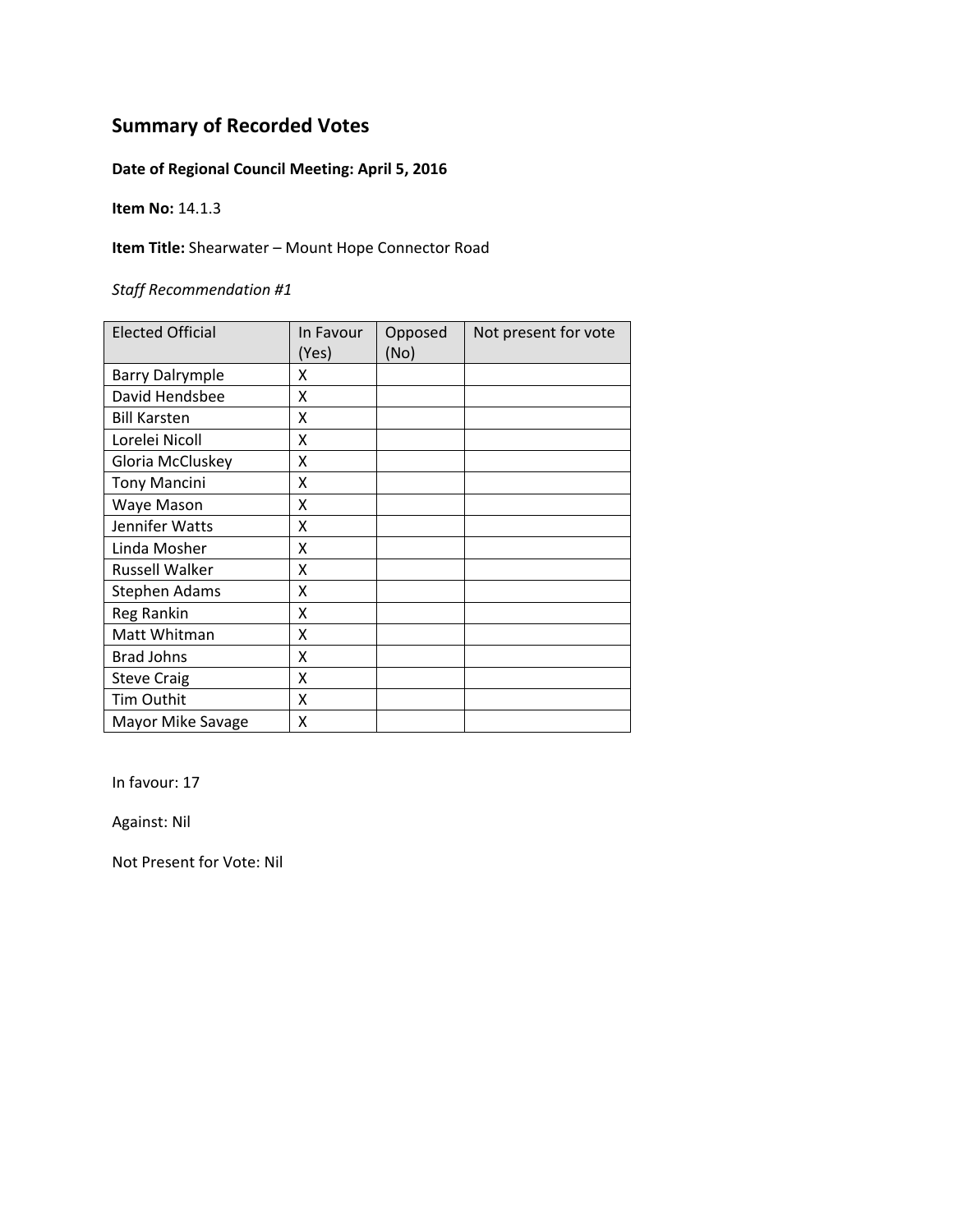#### **Date of Regional Council Meeting: April 5, 2016**

**Item No:** 14.1.3

#### **Item Title:** Shearwater – Mount Hope Connector Road

| Staff Recommendation #2 - Motion Defeated |  |
|-------------------------------------------|--|
|-------------------------------------------|--|

| <b>Elected Official</b> | In Favour<br>(Yes) | Opposed<br>(No) | Not present for vote |
|-------------------------|--------------------|-----------------|----------------------|
| <b>Barry Dalrymple</b>  | x                  |                 |                      |
| David Hendsbee          |                    | X               |                      |
| <b>Bill Karsten</b>     |                    | x               |                      |
| Lorelei Nicoll          |                    | x               |                      |
| Gloria McCluskey        |                    | x               |                      |
| <b>Tony Mancini</b>     |                    | x               |                      |
| Waye Mason              |                    | x               |                      |
| Jennifer Watts          | Χ                  |                 |                      |
| Linda Mosher            |                    | X               |                      |
| <b>Russell Walker</b>   |                    | Χ               |                      |
| Stephen Adams           |                    | X               |                      |
| Reg Rankin              | X                  |                 |                      |
| Matt Whitman            |                    | X               |                      |
| <b>Brad Johns</b>       | X                  |                 |                      |
| <b>Steve Craig</b>      | X                  |                 |                      |
| Tim Outhit              | X                  |                 |                      |
| Mayor Mike Savage       |                    | x               |                      |

In favour: 6

Against: 11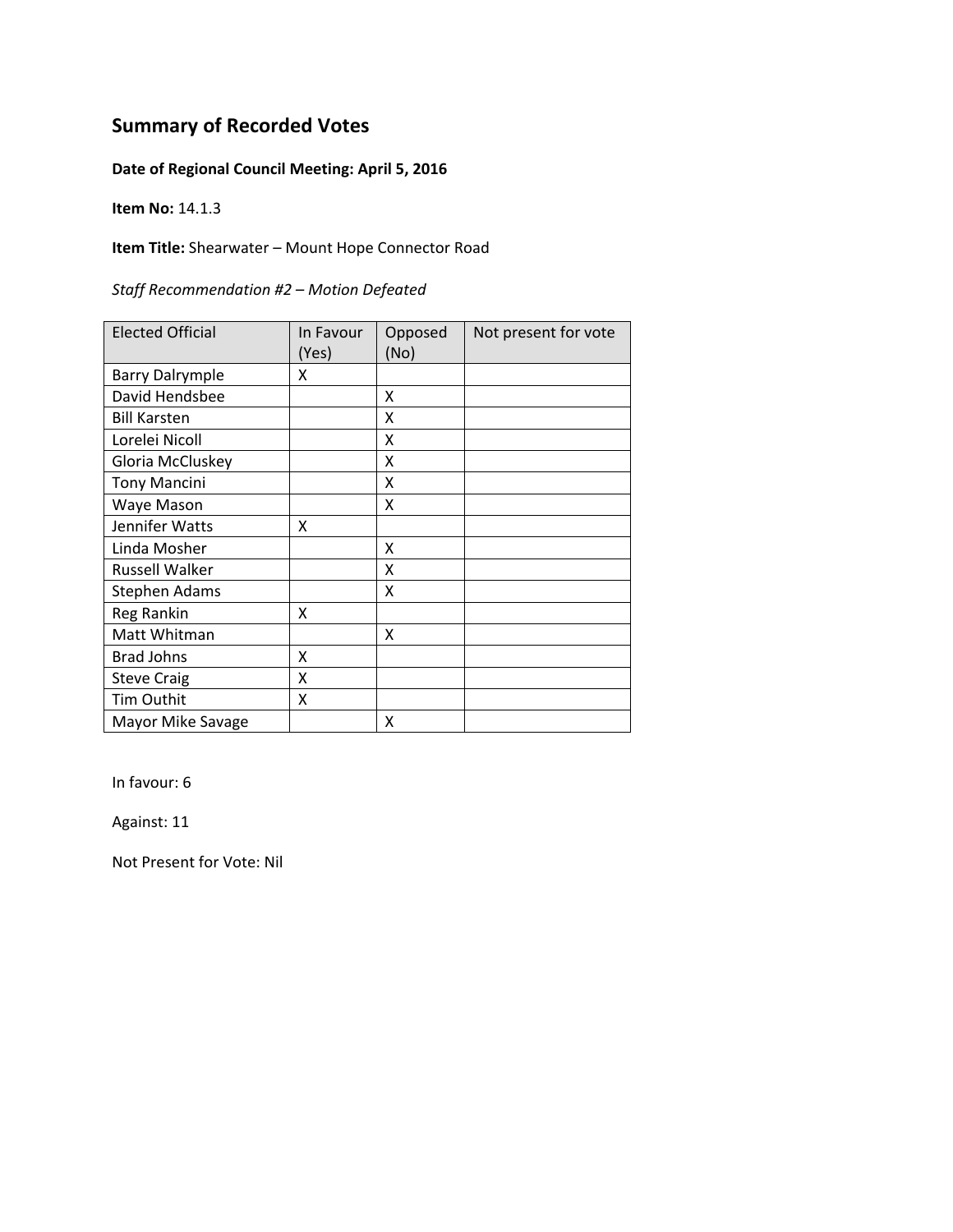#### **Date of Regional Council Meeting: April 5, 2016**

**Item No:** 14.1.4

**Item Title:** Property Acquisition – Citadel High Roundabout Right‐of‐Way Requirements – HRM and Nova Scotia Transportation Infrastructure Renewal (NSTIR)

| <b>Elected Official</b> | In Favour<br>(Yes) | Opposed<br>(No) | Not present for vote |
|-------------------------|--------------------|-----------------|----------------------|
| <b>Barry Dalrymple</b>  | x                  |                 |                      |
| David Hendsbee          | Χ                  |                 |                      |
| <b>Bill Karsten</b>     | Χ                  |                 |                      |
| Lorelei Nicoll          | X                  |                 |                      |
| Gloria McCluskey        | X                  |                 |                      |
| <b>Tony Mancini</b>     | X                  |                 |                      |
| Waye Mason              | Χ                  |                 |                      |
| Jennifer Watts          | X                  |                 |                      |
| Linda Mosher            | Χ                  |                 |                      |
| Russell Walker          | χ                  |                 |                      |
| <b>Stephen Adams</b>    | χ                  |                 |                      |
| Reg Rankin              | Χ                  |                 |                      |
| Matt Whitman            | X                  |                 |                      |
| <b>Brad Johns</b>       | Χ                  |                 |                      |
| <b>Steve Craig</b>      | X                  |                 |                      |
| Tim Outhit              | X                  |                 |                      |
| Mayor Mike Savage       | X                  |                 |                      |

In favour: 17

Against: Nil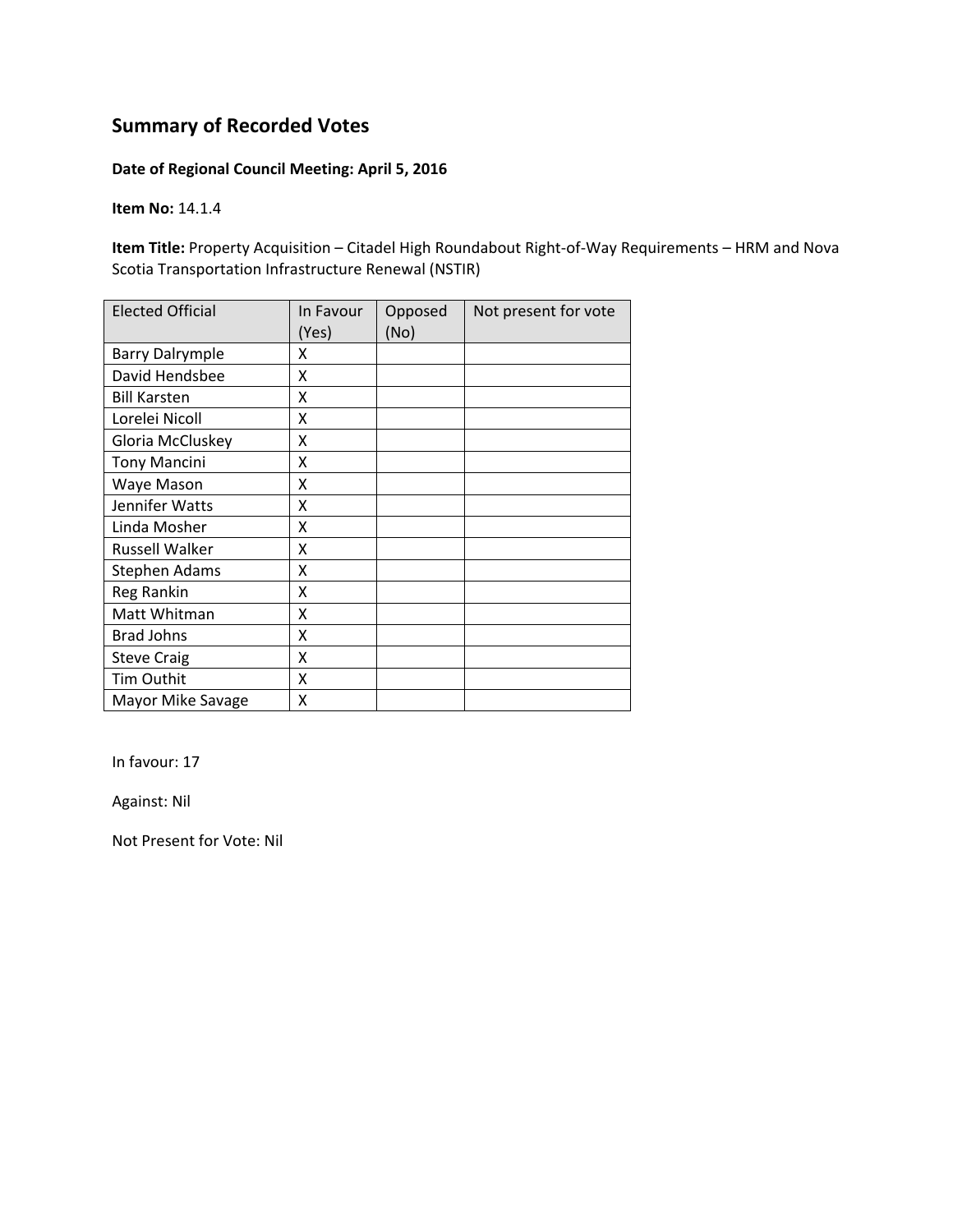#### **Date of Regional Council Meeting: April 5, 2016**

**Item No:** 14.1.5

**Item Title: Second Reading Proposed By‐Law B‐701**, Amendments to By‐law B‐700, Respecting the Regulation of Business Improvement Districts

| <b>Elected Official</b> | In Favour<br>(Yes) | Opposed<br>(No) | Not present for vote |
|-------------------------|--------------------|-----------------|----------------------|
| <b>Barry Dalrymple</b>  | Χ                  |                 |                      |
| David Hendsbee          | Χ                  |                 |                      |
| <b>Bill Karsten</b>     | X                  |                 |                      |
| Lorelei Nicoll          | X                  |                 |                      |
| Gloria McCluskey        | X                  |                 |                      |
| <b>Tony Mancini</b>     | X                  |                 |                      |
| Waye Mason              | X                  |                 |                      |
| Jennifer Watts          | X                  |                 |                      |
| Linda Mosher            | X                  |                 |                      |
| <b>Russell Walker</b>   | X                  |                 |                      |
| Stephen Adams           | X                  |                 |                      |
| Reg Rankin              | x                  |                 |                      |
| Matt Whitman            | X                  |                 |                      |
| <b>Brad Johns</b>       | X                  |                 |                      |
| <b>Steve Craig</b>      | X                  |                 |                      |
| Tim Outhit              | X                  |                 |                      |
| Mayor Mike Savage       | Χ                  |                 |                      |

In favour: 17

Against: Nil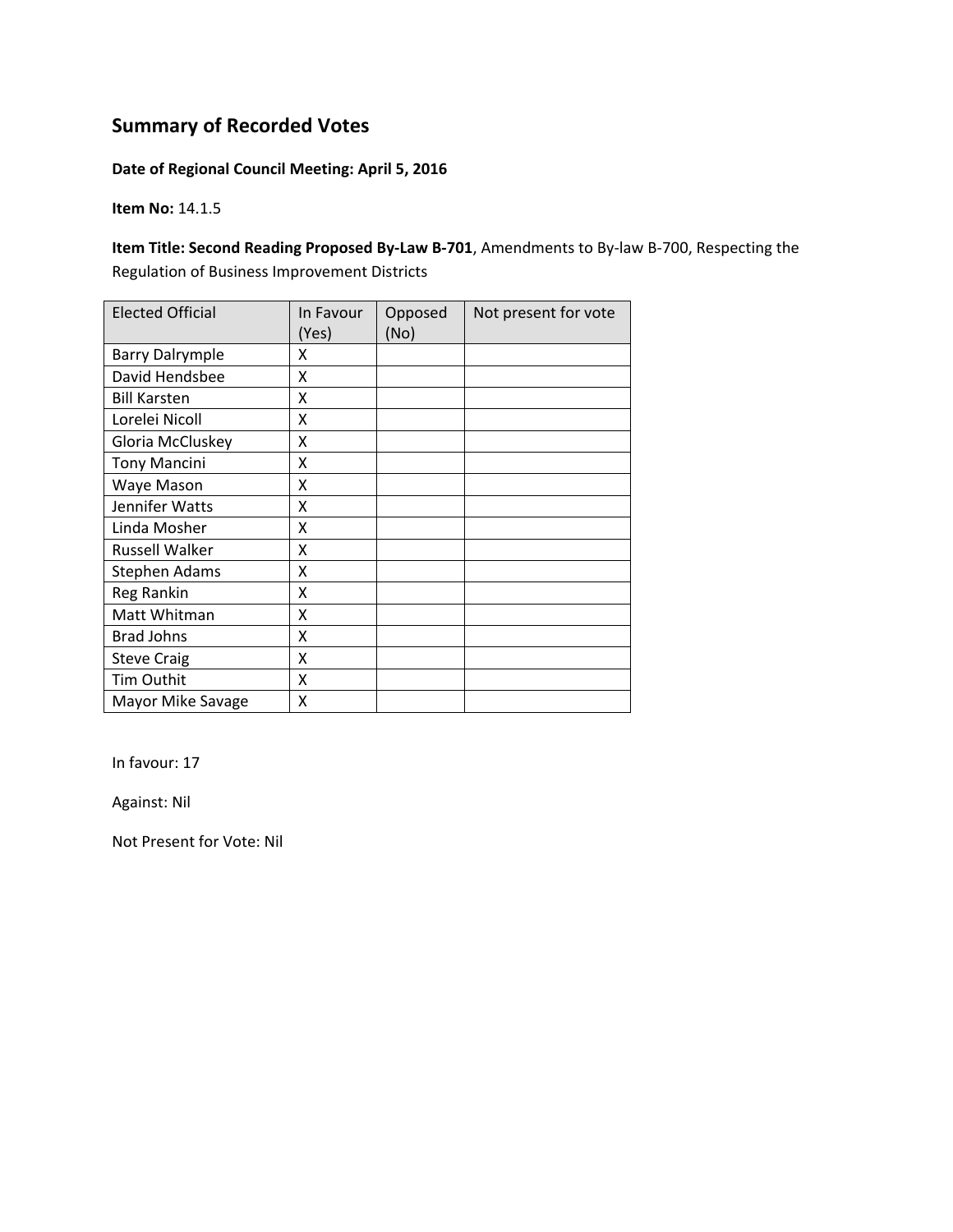#### **Date of Regional Council Meeting: April 5, 2016**

**Item No:** 14.2.1

**Item Title:** Halifax's 2016‐21 Economic Strategy

| <b>Elected Official</b> | In Favour<br>(Yes) | Opposed<br>(No) | Not present for vote |
|-------------------------|--------------------|-----------------|----------------------|
| <b>Barry Dalrymple</b>  | x                  |                 |                      |
| David Hendsbee          | X                  |                 |                      |
| <b>Bill Karsten</b>     | X                  |                 |                      |
| Lorelei Nicoll          | X                  |                 |                      |
| Gloria McCluskey        | Χ                  |                 |                      |
| <b>Tony Mancini</b>     | Χ                  |                 |                      |
| Waye Mason              | Χ                  |                 |                      |
| Jennifer Watts          | Χ                  |                 |                      |
| Linda Mosher            | Χ                  |                 |                      |
| <b>Russell Walker</b>   | x                  |                 |                      |
| <b>Stephen Adams</b>    | Χ                  |                 |                      |
| Reg Rankin              | X                  |                 |                      |
| Matt Whitman            | Χ                  |                 |                      |
| <b>Brad Johns</b>       | X                  |                 |                      |
| <b>Steve Craig</b>      | Χ                  |                 |                      |
| Tim Outhit              | X                  |                 |                      |
| Mayor Mike Savage       | Χ                  |                 |                      |

In favour: 17

Against: Nil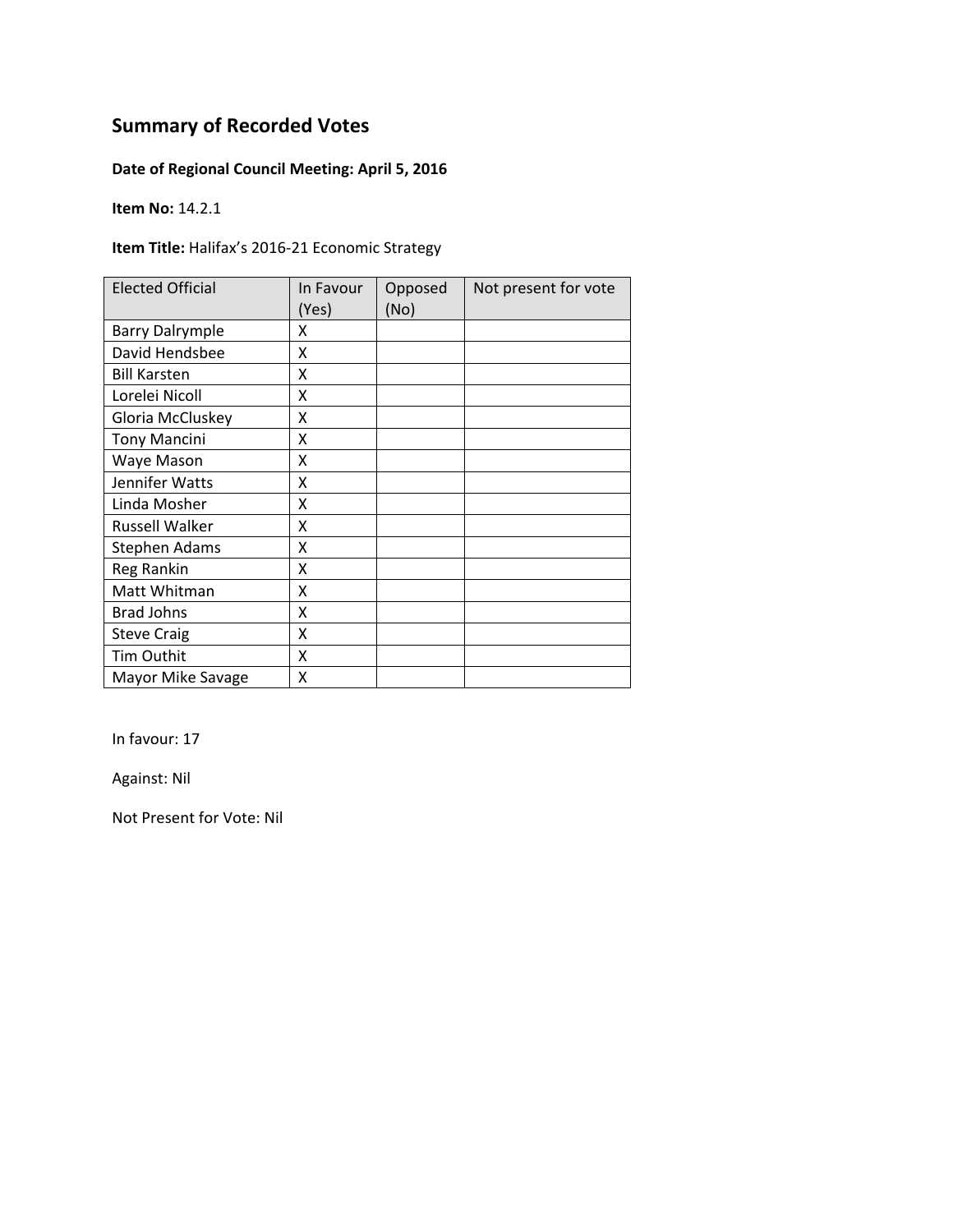#### **Date of Regional Council Meeting: April 5, 2016**

**Item No:** 14.2.2

#### **Item Title:** Councillor Appointment to Halifax Partnership

| <b>Elected Official</b> | In Favour<br>(Yes) | Opposed<br>(No) | Not present for vote |
|-------------------------|--------------------|-----------------|----------------------|
| <b>Barry Dalrymple</b>  | x                  |                 |                      |
| David Hendsbee          | X                  |                 |                      |
| <b>Bill Karsten</b>     | X                  |                 |                      |
| Lorelei Nicoll          | X                  |                 |                      |
| Gloria McCluskey        | X                  |                 |                      |
| <b>Tony Mancini</b>     | X                  |                 |                      |
| Waye Mason              | Χ                  |                 |                      |
| Jennifer Watts          | X                  |                 |                      |
| Linda Mosher            |                    |                 | x                    |
| Russell Walker          | X                  |                 |                      |
| <b>Stephen Adams</b>    | Χ                  |                 |                      |
| Reg Rankin              | χ                  |                 |                      |
| Matt Whitman            | X                  |                 |                      |
| <b>Brad Johns</b>       | Χ                  |                 |                      |
| <b>Steve Craig</b>      | Χ                  |                 |                      |
| Tim Outhit              |                    | X               |                      |
| Mayor Mike Savage       | Χ                  |                 |                      |

In favour: 15

Against: 1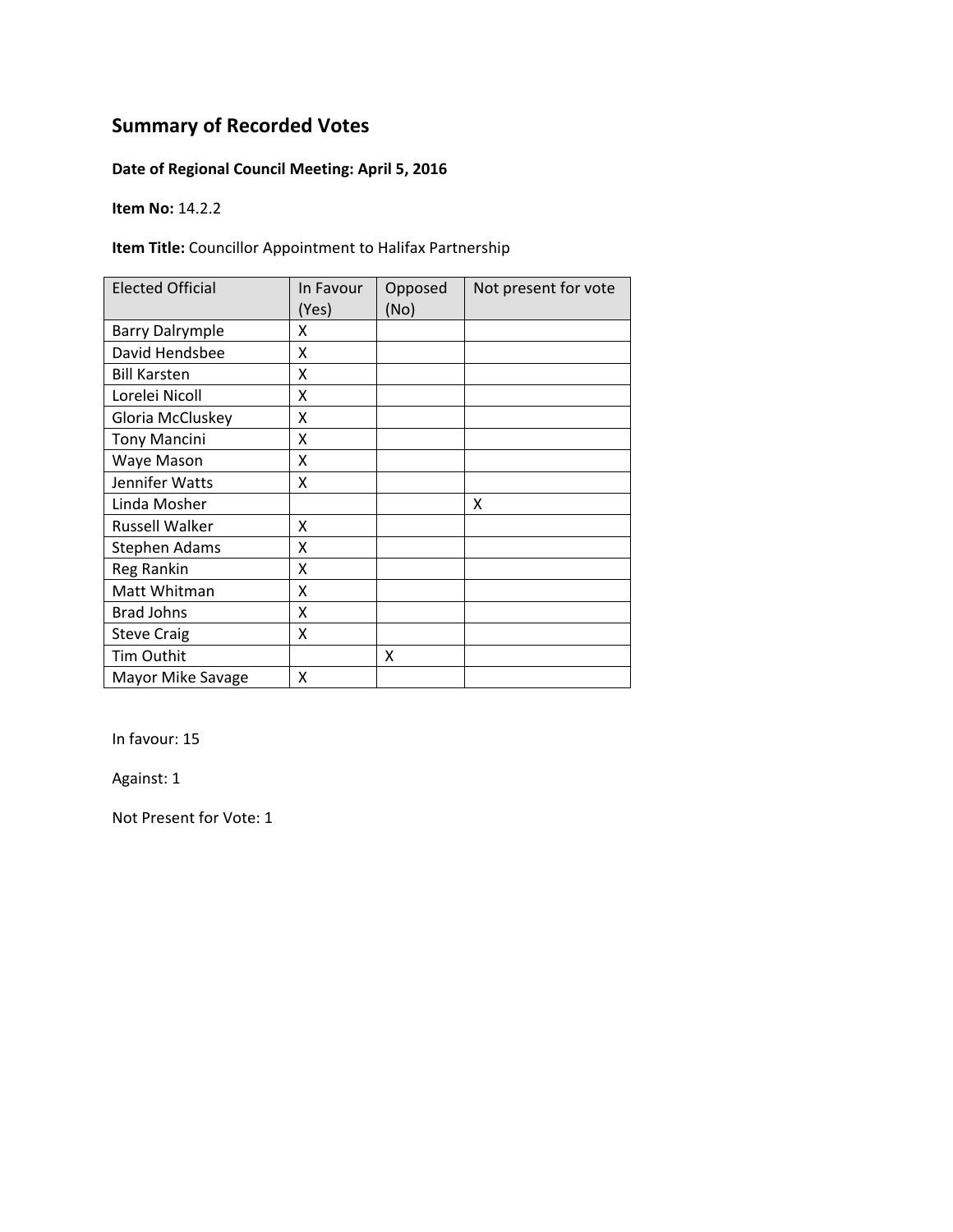#### **Date of Regional Council Meeting: April 5, 2016**

**Item No:** 14.3.1

**Item Title:** Halifax Transit Moving Forward Together Plan

| <b>Elected Official</b> | In Favour<br>(Yes) | Opposed<br>(No) | Not present for vote |
|-------------------------|--------------------|-----------------|----------------------|
| <b>Barry Dalrymple</b>  | x                  |                 |                      |
| David Hendsbee          | x                  |                 |                      |
| <b>Bill Karsten</b>     | x                  |                 |                      |
| Lorelei Nicoll          | X                  |                 |                      |
| Gloria McCluskey        | X                  |                 |                      |
| <b>Tony Mancini</b>     | Χ                  |                 |                      |
| Waye Mason              | Χ                  |                 |                      |
| Jennifer Watts          | x                  |                 |                      |
| Linda Mosher            | x                  |                 |                      |
| <b>Russell Walker</b>   | x                  |                 |                      |
| Stephen Adams           |                    | x               |                      |
| Reg Rankin              | X                  |                 |                      |
| Matt Whitman            | X                  |                 |                      |
| <b>Brad Johns</b>       | X                  |                 |                      |
| <b>Steve Craig</b>      | Χ                  |                 |                      |
| <b>Tim Outhit</b>       | X                  |                 |                      |
| Mayor Mike Savage       | Χ                  |                 |                      |

In favour: 16

Against: 1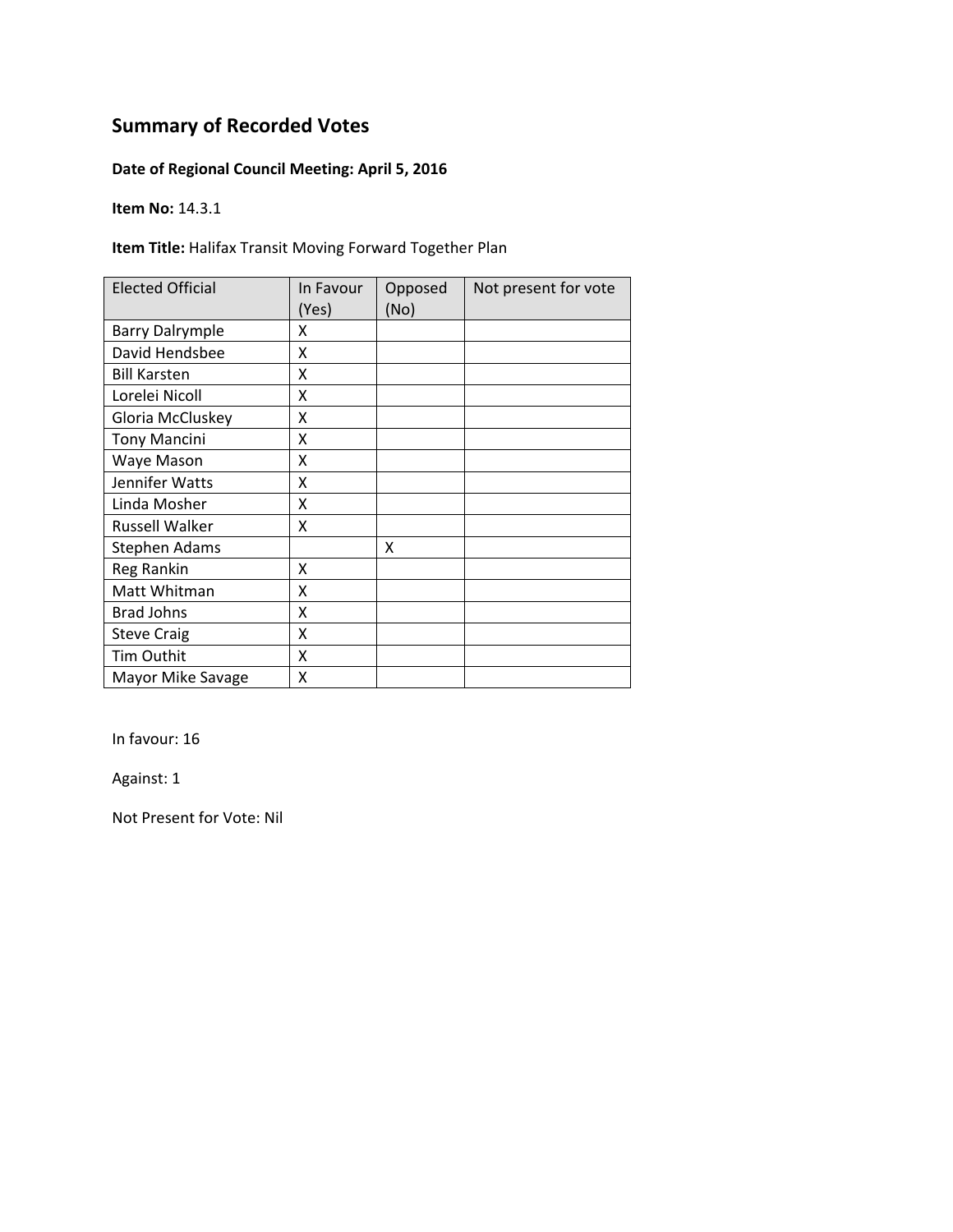#### **Date of Regional Council Meeting: April 5, 2016**

**Item No:** 14.4.1

**Item Title: Case 19056** – Amendments to the Sackville Municipal Planning Strategy (MPS) and Land Use By-Law (LUB) and associated development agreement, Walker Service Road, Lower Sackville

| <b>Elected Official</b> | In Favour<br>(Yes) | Opposed<br>(No) | Not present for vote |
|-------------------------|--------------------|-----------------|----------------------|
| <b>Barry Dalrymple</b>  | x                  |                 |                      |
| David Hendsbee          | X                  |                 |                      |
| <b>Bill Karsten</b>     | Χ                  |                 |                      |
| Lorelei Nicoll          | X                  |                 |                      |
| Gloria McCluskey        | Χ                  |                 |                      |
| <b>Tony Mancini</b>     | X                  |                 |                      |
| Waye Mason              | X                  |                 |                      |
| Jennifer Watts          | Χ                  |                 |                      |
| Linda Mosher            | X                  |                 |                      |
| <b>Russell Walker</b>   | X                  |                 |                      |
| <b>Stephen Adams</b>    | X                  |                 |                      |
| Reg Rankin              | X                  |                 |                      |
| Matt Whitman            | x                  |                 |                      |
| <b>Brad Johns</b>       | X                  |                 |                      |
| <b>Steve Craig</b>      | X                  |                 |                      |
| Tim Outhit              | X                  |                 |                      |
| Mayor Mike Savage       | Χ                  |                 |                      |

In favour: 17

Against: Nil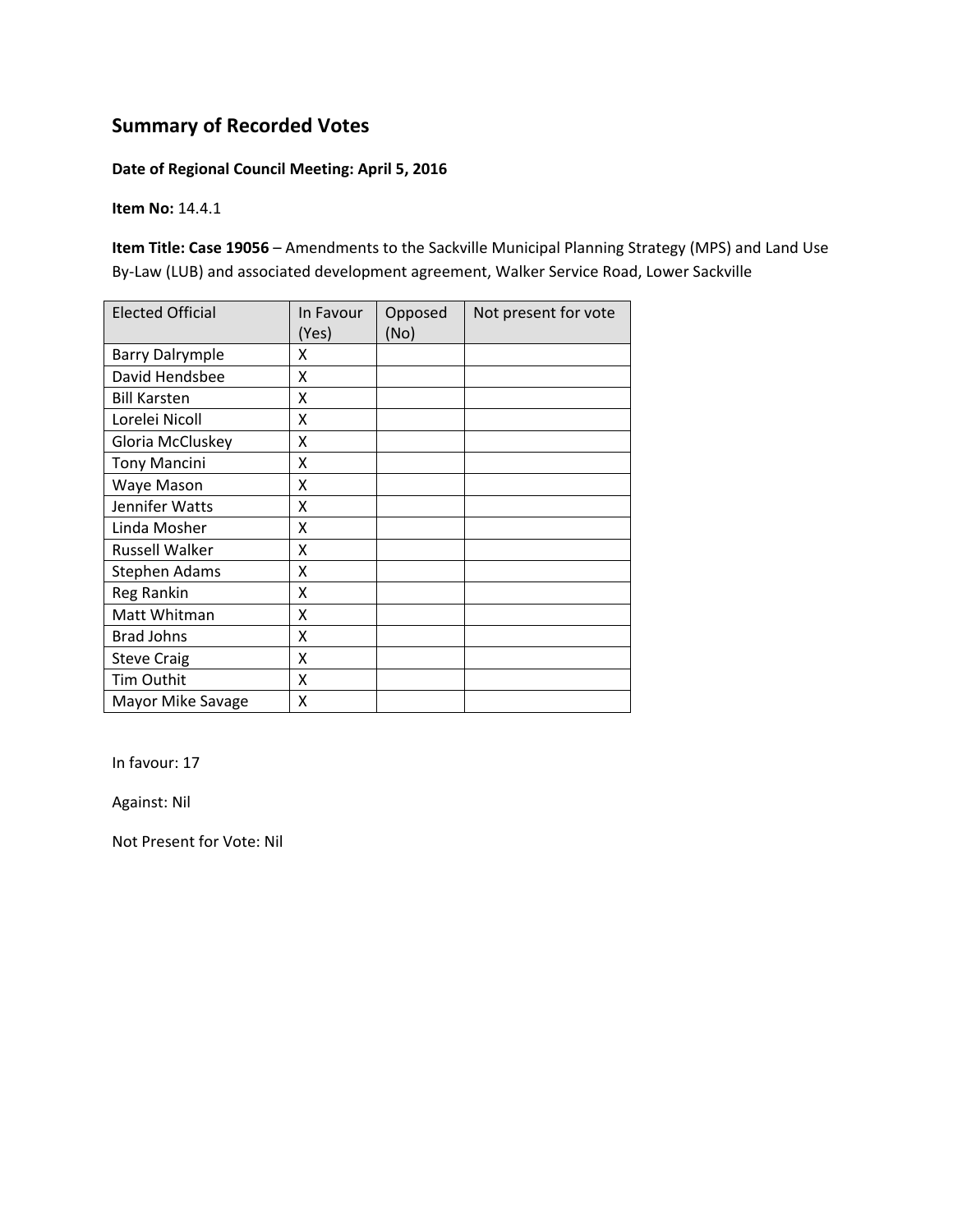#### **Date of Regional Council Meeting: April 5, 2016**

**Item No:** 15.1

**Item Title: Councillor Hendsbee** – Refer Request for Staff Report to Community Planning and Economic Development Standing Committee – Lake Charlotte Area Heritage Society

| <b>Elected Official</b> | In Favour<br>(Yes) | Opposed<br>(No) | Not present for vote |
|-------------------------|--------------------|-----------------|----------------------|
| <b>Barry Dalrymple</b>  | X                  |                 |                      |
| David Hendsbee          | Χ                  |                 |                      |
| <b>Bill Karsten</b>     | X                  |                 |                      |
| Lorelei Nicoll          | X                  |                 |                      |
| Gloria McCluskey        | X                  |                 |                      |
| <b>Tony Mancini</b>     | Χ                  |                 |                      |
| Waye Mason              | X                  |                 |                      |
| Jennifer Watts          | X                  |                 |                      |
| Linda Mosher            | X                  |                 |                      |
| <b>Russell Walker</b>   | Χ                  |                 |                      |
| Stephen Adams           | X                  |                 |                      |
| Reg Rankin              | Χ                  |                 |                      |
| Matt Whitman            | Χ                  |                 |                      |
| <b>Brad Johns</b>       | Χ                  |                 |                      |
| <b>Steve Craig</b>      | Χ                  |                 |                      |
| Tim Outhit              | X                  |                 |                      |
| Mayor Mike Savage       | X                  |                 |                      |

In favour: 17

Against: Nil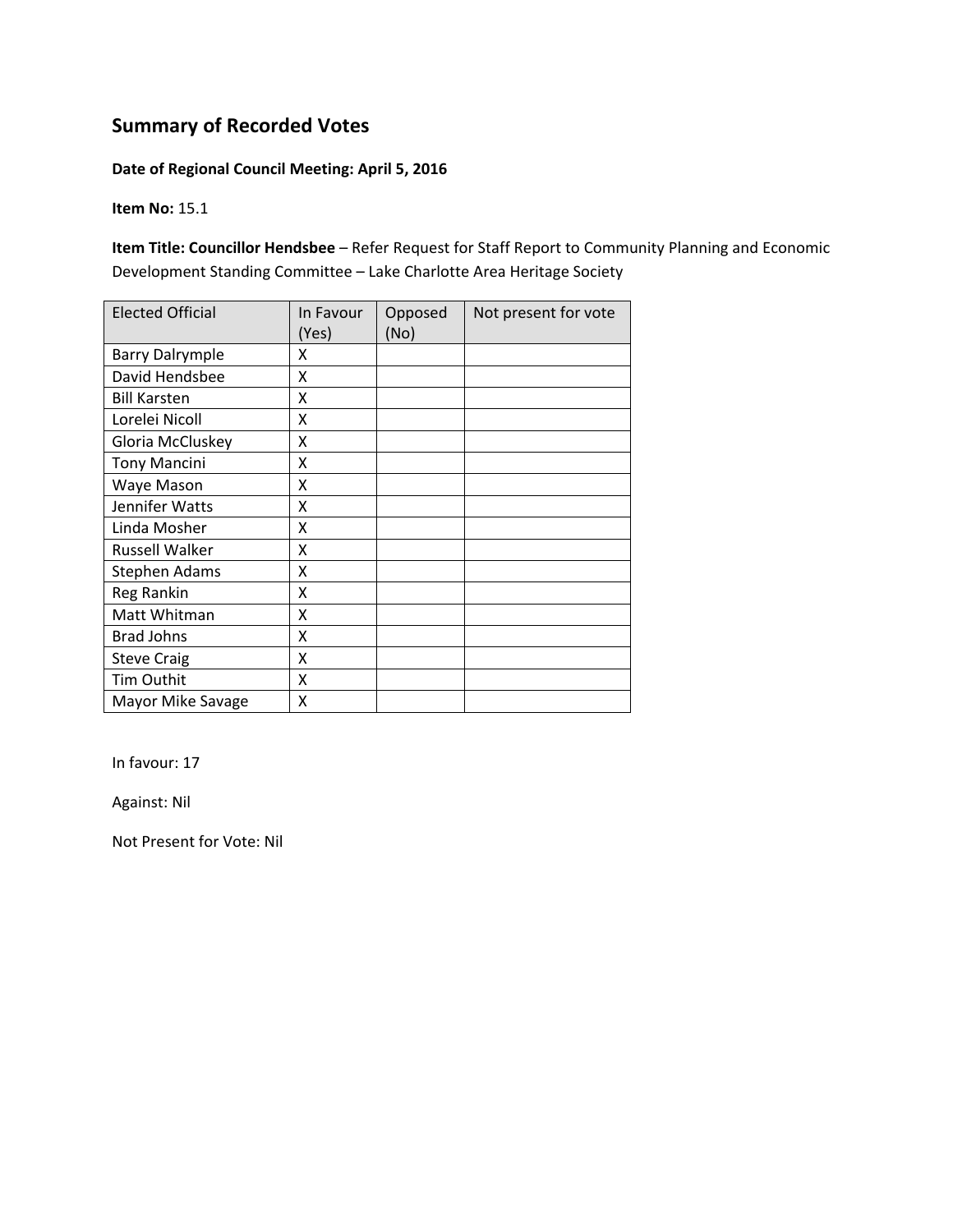### **Date of Regional Council Meeting: April 5, 2016**

**Item No:** 15.2

#### **Item Title: Councillor Mason** – Request for Staff Report – Administrative Order 50

| <b>Elected Official</b> | In Favour<br>(Yes) | Opposed<br>(No) | Not present for vote |
|-------------------------|--------------------|-----------------|----------------------|
| <b>Barry Dalrymple</b>  | Χ                  |                 |                      |
| David Hendsbee          | X                  |                 |                      |
| <b>Bill Karsten</b>     | X                  |                 |                      |
| Lorelei Nicoll          | X                  |                 |                      |
| Gloria McCluskey        | X                  |                 |                      |
| <b>Tony Mancini</b>     | X                  |                 |                      |
| Waye Mason              | Χ                  |                 |                      |
| Jennifer Watts          | X                  |                 |                      |
| Linda Mosher            | x                  |                 |                      |
| <b>Russell Walker</b>   | X                  |                 |                      |
| Stephen Adams           | X                  |                 |                      |
| Reg Rankin              | X                  |                 |                      |
| Matt Whitman            | X                  |                 |                      |
| <b>Brad Johns</b>       | X                  |                 |                      |
| <b>Steve Craig</b>      | Χ                  |                 |                      |
| Tim Outhit              | X                  |                 |                      |
| Mayor Mike Savage       | X                  |                 |                      |

In favour: 17

Against: Nil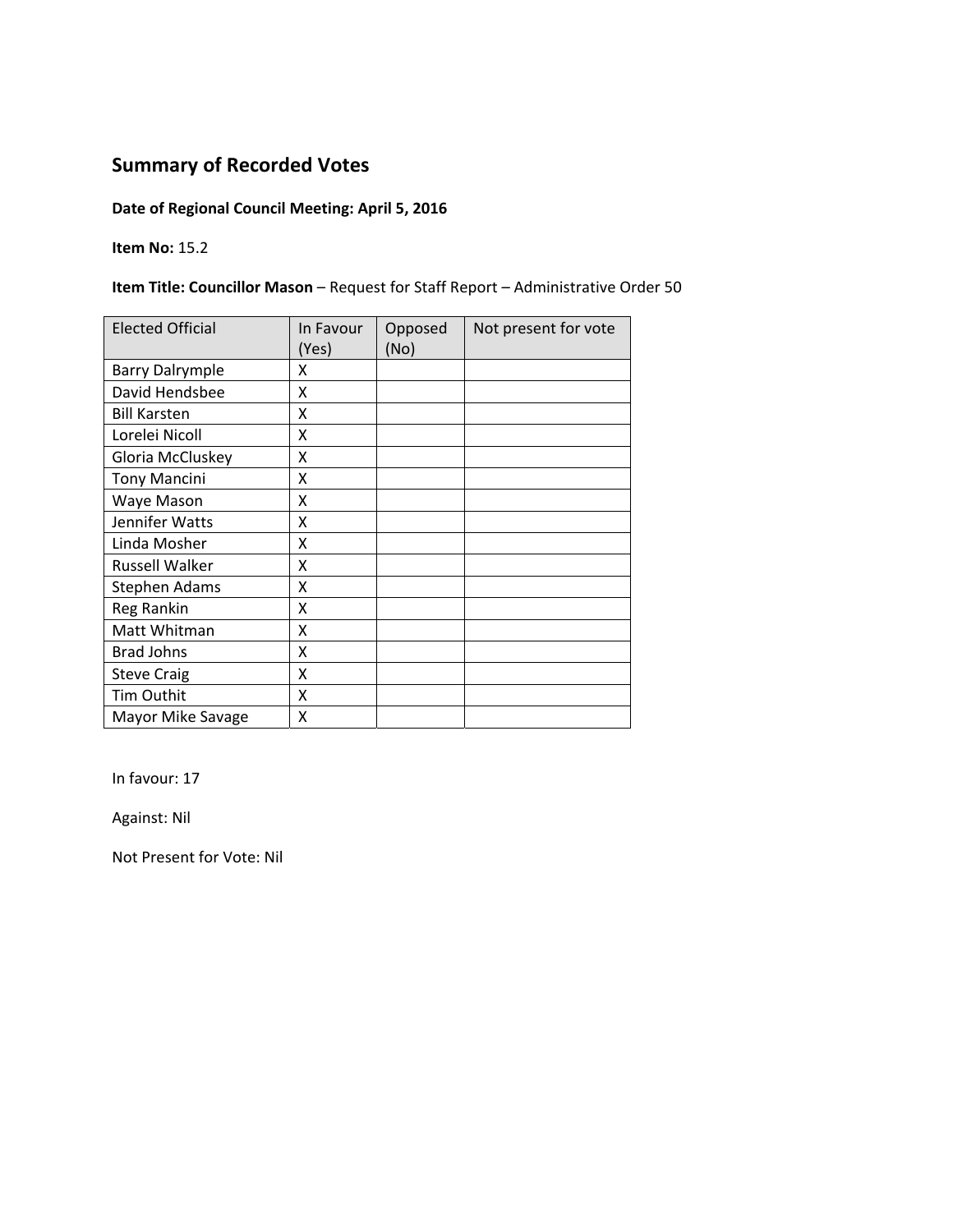#### **Date of Regional Council Meeting: April 5, 2016**

**Item No:** 15.3

#### **Item Title: Deputy Mayor Whitman** – Request for Staff Report – Margeson Drive

| <b>Elected Official</b> | In Favour<br>(Yes) | Opposed<br>(No) | Not present for vote |
|-------------------------|--------------------|-----------------|----------------------|
| <b>Barry Dalrymple</b>  |                    | X               |                      |
| David Hendsbee          | X                  |                 |                      |
| <b>Bill Karsten</b>     | X                  |                 |                      |
| Lorelei Nicoll          |                    | x               |                      |
| Gloria McCluskey        | x                  |                 |                      |
| <b>Tony Mancini</b>     | X                  |                 |                      |
| Waye Mason              |                    | x               |                      |
| Jennifer Watts          |                    | x               |                      |
| Linda Mosher            | x                  |                 |                      |
| <b>Russell Walker</b>   | x                  |                 |                      |
| <b>Stephen Adams</b>    | X                  |                 |                      |
| Reg Rankin              |                    | x               |                      |
| Matt Whitman            | X                  |                 |                      |
| <b>Brad Johns</b>       | X                  |                 |                      |
| <b>Steve Craig</b>      |                    | x               |                      |
| Tim Outhit              |                    | X               |                      |
| Mayor Mike Savage       |                    | x               |                      |

In favour: 9

Against: 8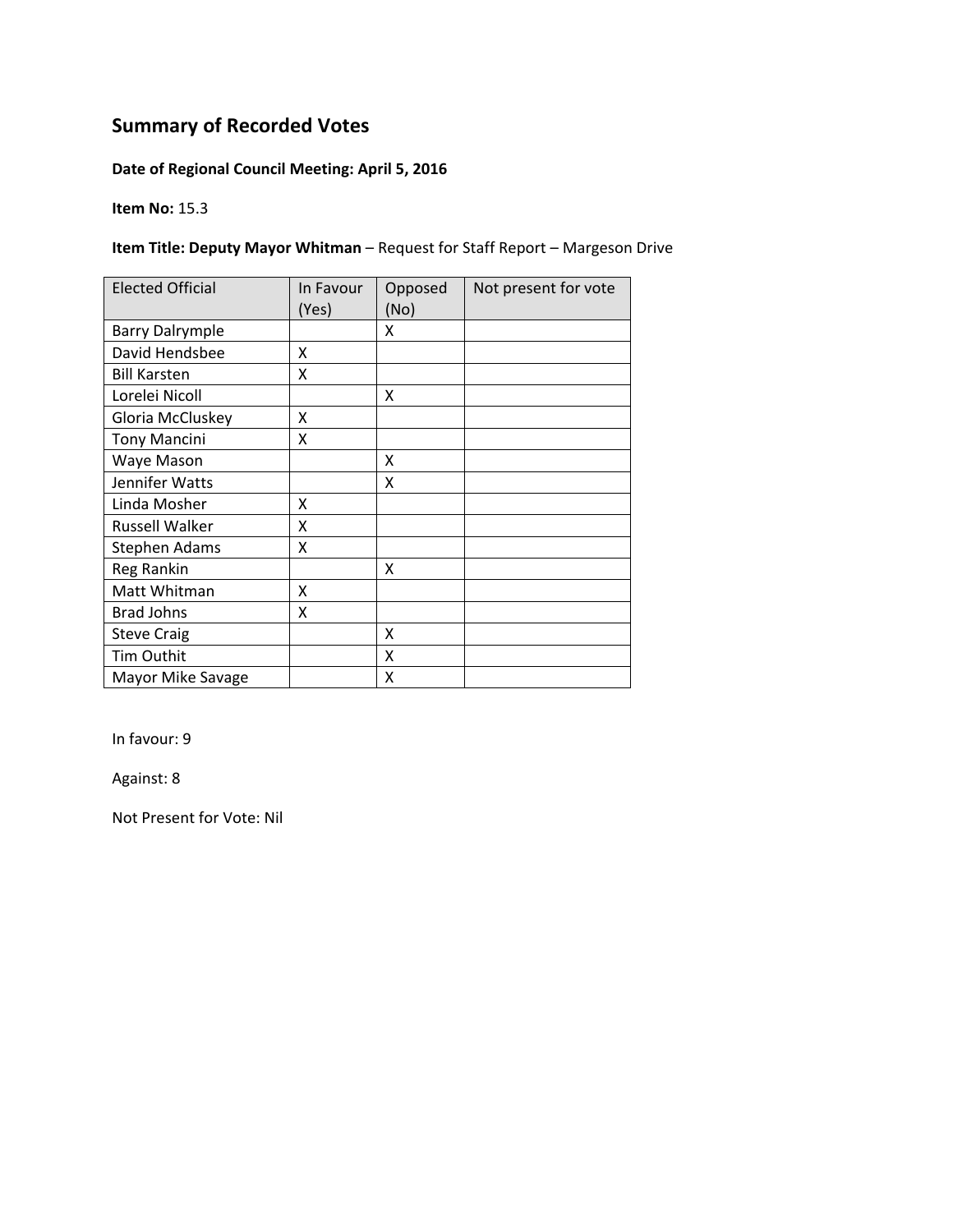#### **Date of Regional Council Meeting: April 5, 2016**

**Item No:** 16.2.1

**Item Title:** Ratification of In Camera Motion – Agreement of Purchase and Sale, Bloomfield Property

| <b>Elected Official</b> | In Favour<br>(Yes) | Opposed<br>(No) | Not present for vote |
|-------------------------|--------------------|-----------------|----------------------|
| <b>Barry Dalrymple</b>  |                    |                 | X                    |
| David Hendsbee          | x                  |                 |                      |
| <b>Bill Karsten</b>     | x                  |                 |                      |
| Lorelei Nicoll          | X                  |                 |                      |
| Gloria McCluskey        | Χ                  |                 |                      |
| <b>Tony Mancini</b>     | Χ                  |                 |                      |
| Waye Mason              | Χ                  |                 |                      |
| Jennifer Watts          | x                  |                 |                      |
| Linda Mosher            |                    |                 | x                    |
| <b>Russell Walker</b>   | Χ                  |                 |                      |
| <b>Stephen Adams</b>    | X                  |                 |                      |
| Reg Rankin              |                    |                 | X                    |
| Matt Whitman            | X                  |                 |                      |
| <b>Brad Johns</b>       | X                  |                 |                      |
| <b>Steve Craig</b>      | X                  |                 |                      |
| Tim Outhit              | Χ                  |                 |                      |
| Mayor Mike Savage       | Χ                  |                 |                      |

In favour: 14

Against: Nil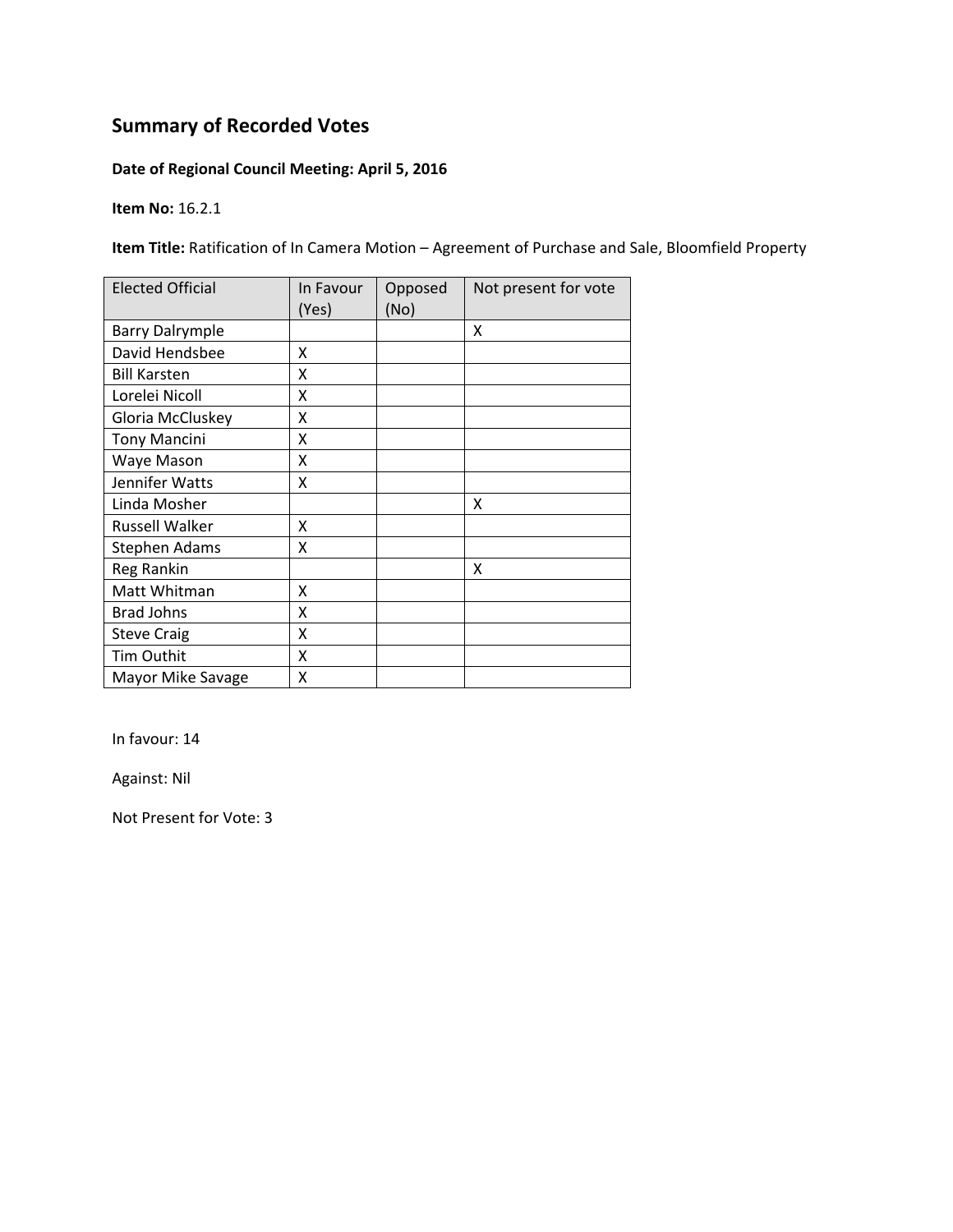#### **Date of Regional Council Meeting: April 5, 2016**

**Item No:** 16.3.1

**Item Title:** Ratification of In Camera Motion – Citizen Appointment to Board of Police Commissioners

| <b>Elected Official</b> | In Favour<br>(Yes) | Opposed<br>(No) | Not present for vote |
|-------------------------|--------------------|-----------------|----------------------|
| <b>Barry Dalrymple</b>  |                    |                 | X                    |
| David Hendsbee          | Χ                  |                 |                      |
| <b>Bill Karsten</b>     | X                  |                 |                      |
| Lorelei Nicoll          | X                  |                 |                      |
| Gloria McCluskey        | Χ                  |                 |                      |
| <b>Tony Mancini</b>     | Χ                  |                 |                      |
| Waye Mason              | x                  |                 |                      |
| Jennifer Watts          | x                  |                 |                      |
| Linda Mosher            |                    |                 | X                    |
| <b>Russell Walker</b>   | X                  |                 |                      |
| <b>Stephen Adams</b>    | X                  |                 |                      |
| Reg Rankin              |                    |                 | X                    |
| Matt Whitman            | X                  |                 |                      |
| <b>Brad Johns</b>       | X                  |                 |                      |
| <b>Steve Craig</b>      | X                  |                 |                      |
| Tim Outhit              | X                  |                 |                      |
| Mayor Mike Savage       | Χ                  |                 |                      |

In favour: 14

Against: Nil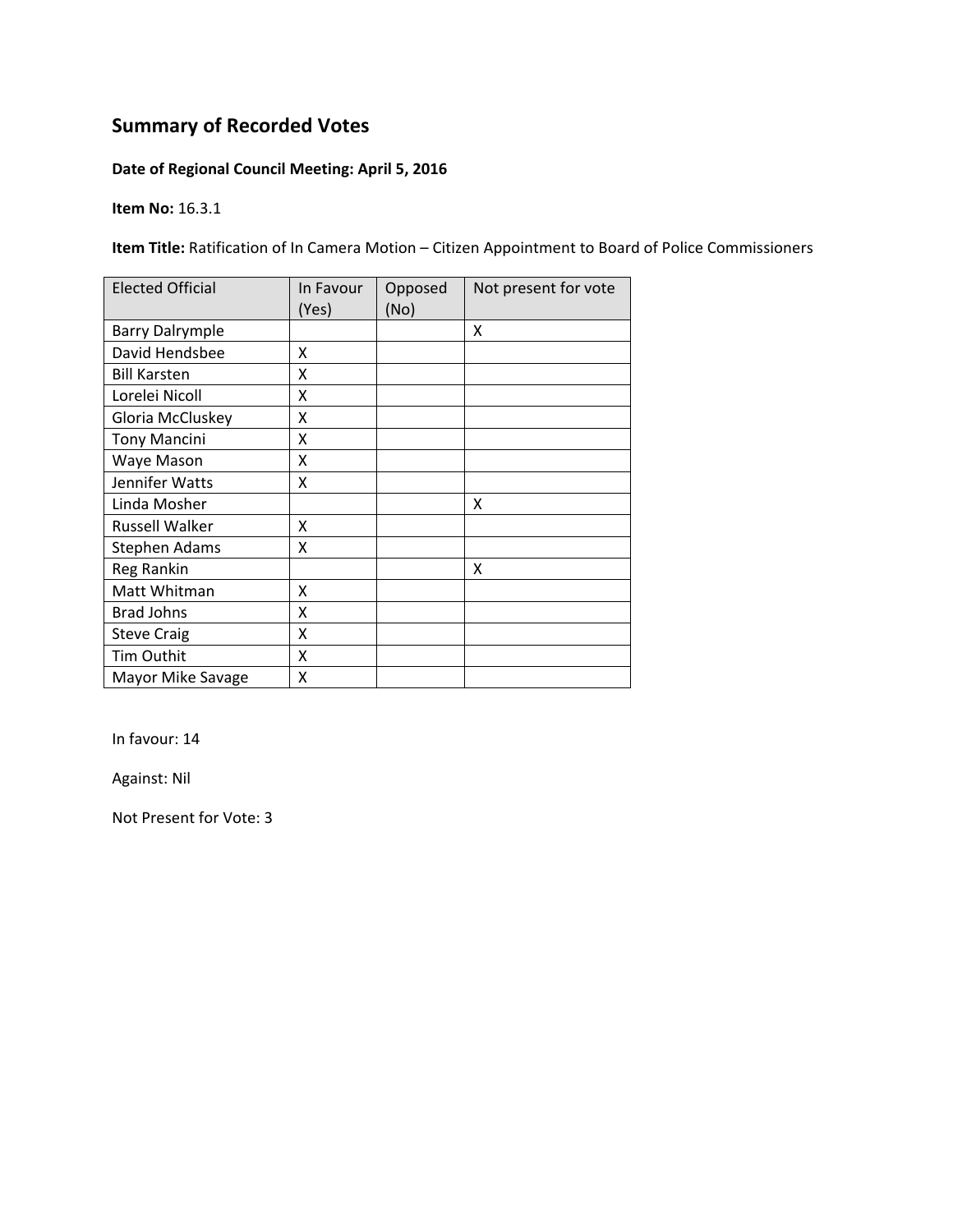#### **Date of Regional Council Meeting: April 5, 2016**

**Item No:** 16.3.2

**Item Title:** Ratification of In Camera Motion – Councillor Appointment – Board of Federation of Canadian Municipalities

| <b>Elected Official</b> | In Favour<br>(Yes) | Opposed<br>(No) | Not present for vote |
|-------------------------|--------------------|-----------------|----------------------|
| <b>Barry Dalrymple</b>  |                    |                 | X                    |
| David Hendsbee          | X                  |                 |                      |
| <b>Bill Karsten</b>     | X                  |                 |                      |
| Lorelei Nicoll          | X                  |                 |                      |
| Gloria McCluskey        | X                  |                 |                      |
| <b>Tony Mancini</b>     | X                  |                 |                      |
| Waye Mason              | Χ                  |                 |                      |
| Jennifer Watts          | X                  |                 |                      |
| Linda Mosher            |                    |                 | X                    |
| <b>Russell Walker</b>   | X                  |                 |                      |
| Stephen Adams           | X                  |                 |                      |
| Reg Rankin              |                    |                 | X                    |
| Matt Whitman            | X                  |                 |                      |
| <b>Brad Johns</b>       | X                  |                 |                      |
| <b>Steve Craig</b>      | X                  |                 |                      |
| Tim Outhit              | X                  |                 |                      |
| Mayor Mike Savage       | Χ                  |                 |                      |

In favour: 14

Against: Nil